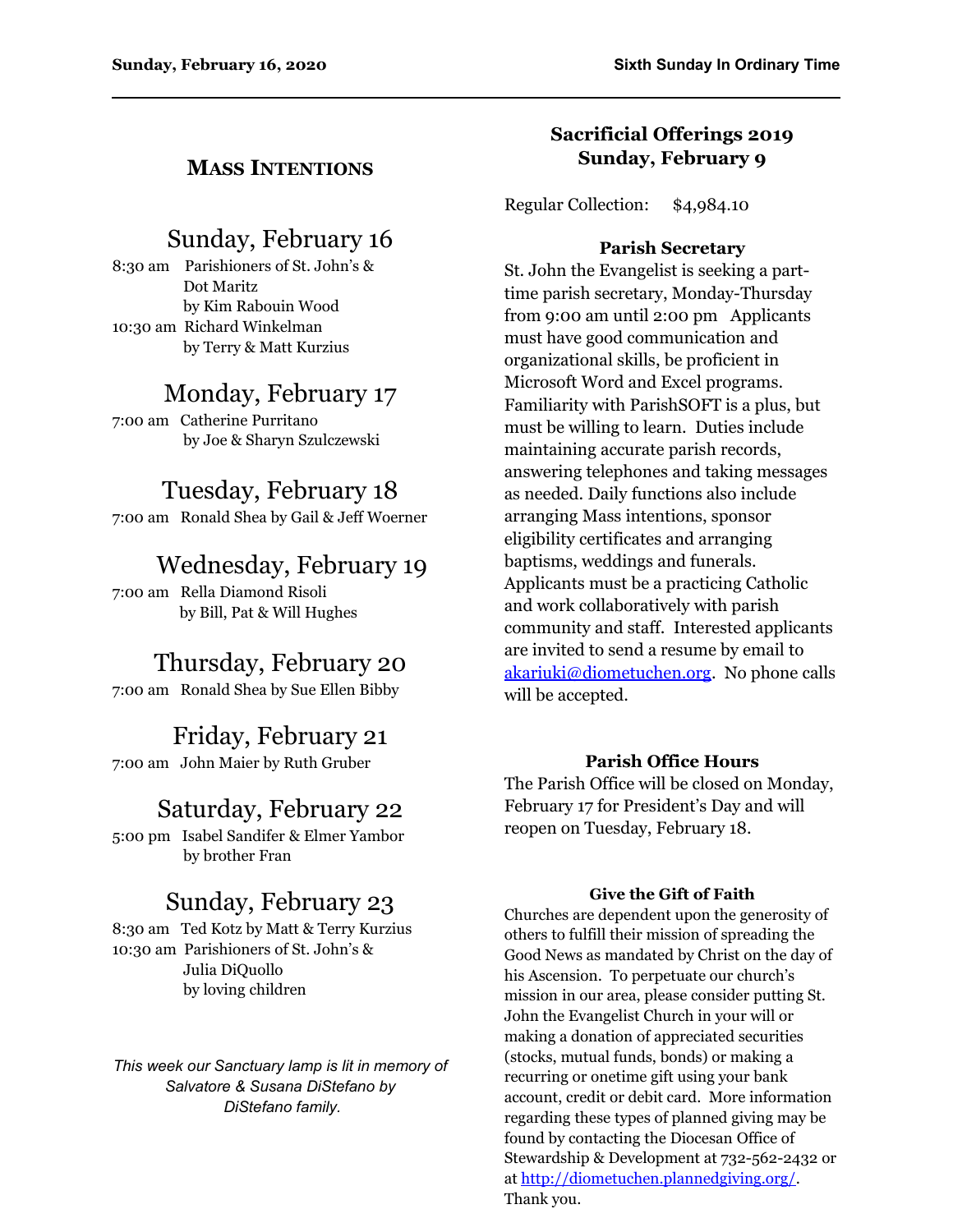#### **St. John Food Pantry**

Our Food Pantry is in need of the following: dry pasta, rice, cereal, canned tuna and chicken, low/no sugar canned fruit, no/low sodium canned vegetables and soups, tomato sauce and fruit juice. Food donations support our parish food pantry, for our neighbors in need as well as FISH Food Pantry on New Market Road in Piscataway. Thank you for your continuous generosity.

#### **Monthly Youth Mass**

The next Youth Mass will be **Sunday, March 1 at 10:30 AM**. Any teen interested in serving or wanting to learn more please contact Patricia Hummel at [stjohnpcl@gmail.com](mailto:stjohnpcl@gmail.com). Service opportunities include lector, greeters, ushers, choir members, and altar servers.

#### **Stewardship: A Way of Life**

*"For I tell you, unless your righteousness exceeds that of the scribes and Pharisees, you will never enter the kingdom of heaven." MATTHEW 5:20*

The scribes and Pharisees lived according to the letter of the law and they used this to elevate themselves above the other people. Jesus is clear – it's the love that you have in your heart that will get you to heaven. Simply following church rules out of obligation, not love, does not put you on the path to heaven. Attending Mass on Sunday and then gossiping about a fellow parishioner on the parking lot is an example of a modern day Pharisee. We are thankful for the efforts of

The Casino Night Committee

#### **Mount Saint Mary House of Prayer**

#### **Ho Hum, It's Lent Again. Make This Year Count**.

Come for a day of personal and communal reflection that will help you enter this season through the images and scripture of Lent. Lunch is included. **Sat., Feb. 29, 10 a.m.-3 p.m.** (\$50-\$60 as you are able) Presenter: Honora Nolty, OP. Sr. Honora is an Associate Director at RENEW International.

#### **Youth Choir Practice**

Anyone interested in singing in the Youth Choir at the next Youth Mass on March 1st, please stay for a few minutes after the 10:30 Mass on **Sunday, February 16th** for a brief practice.

#### **Children's Liturgy of the Word**

Children's Liturgy of the Word will be held during the 5:00 PM Mass on **Saturday 2/22** and every Sunday during the 10:30 AM Mass. Following the Opening Prayer at Masses, all children PreK to 4th grade are invited to join our catechists to hear the Liturgy of the Word proclaimed in a child friendly language.

#### **Catholic Press Month**

The annual drive to support our diocesan newspaper, The Catholic Spirit, is taking place during the month of February, National Catholic Press Month. Please support their good work by using the envelope in your packet. Any amount you contribute will show your support for the ministry of The Catholic Spirit and will be greatly appreciated. And please remember to take home a copy of the paper – it has a special role to play in your life as a practicing Catholic.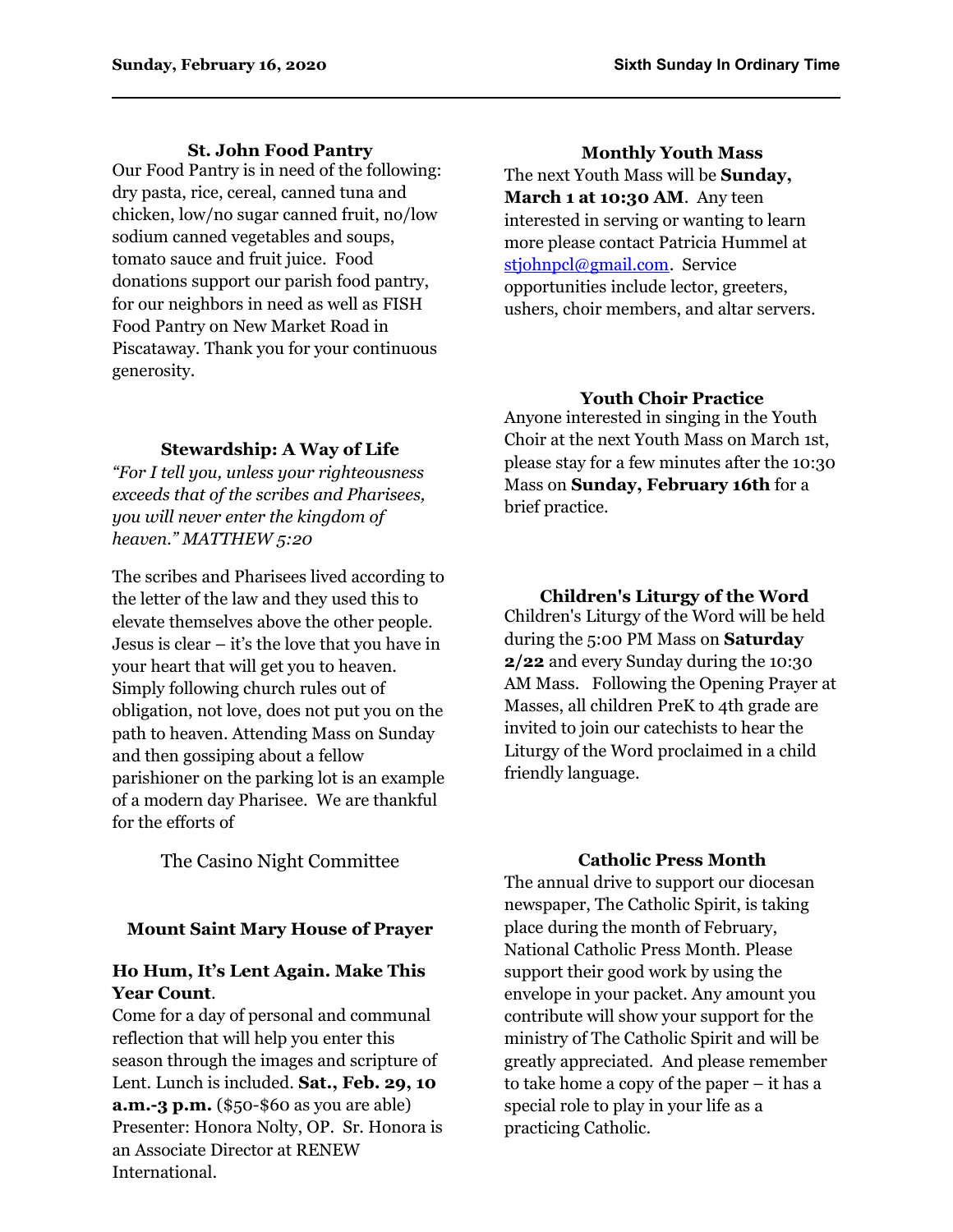### **2020 Bishop's Annual Appeal** *Stepping Forward in Faith: Grace in Action*

Please watch your mailbox for a letter from Bishop Checchio coming to you this week announcing the 2020 Bishop's Annual Appeal. The campaign will again be conducted during Lent and our parish can earn a rebate of 50% of the amount collected over goal.

Through your support of the Bishop's Annual Appeal you help those in our diocese whose needs are the greatest—the poor, the homeless, and those struggling with illness or grief. Among other needed pastoral ministries, your gift also supports the formation of seminarians and enhances the work of campus ministry through the Catholic Center at Rutgers University. The many pastoral, educational and charitable ministries of the Diocese of Metuchen would not be possible without a generous contribution from every household. Please be as generous as your means allow.



### **Prayers for Our Service Members** Please pray for the

following parishioners who are currently serving in the Military:

**U.S. Navy Reserve Lt. Michael Bartilotti U.S. Army Pvt. Luke Harshaney U.S. Army Pvt. Raymond C. Pizzigoni U.S. Coast Guard Lt. Ed Sella U.S. Army Staff Sgt. Paul Frabizzio U.S. Marine Mer. Cpl. Thomas Tyler Lizak U.S. Army Pfc. Sean Parente U.S. Marine Pvt. Dante Parente U.S. Army 2nd Lt. Casey Wenzel U.S. Army Spec. 4 Timothy Francisco U.S. Marine LCpl. Stephen Wright U.S. Marine Pvt. José Citron**

If there are any other military members you would like to be included in our prayers, please contact the Parish Office.

**Attention Men of the Parish**

Unlike any other therapeutic means available today, silent retreats create a sacred, meditative atmosphere that is perfect for knowing God better, listening to Him and coming to grips with ourselves. And, for some mysterious reason helps us to open up to others, especially close loved ones. Join me and my retreat group for a silent retreat at the **Loyola Jesuit Center in Morristown**, **March 6th to 8th** starting with supper at 7:00 PM on Friday and ending at 12:30 PM on Sunday. Please call me for more information and reservations – Tony Pugliesi, 908-419-8392.

**Stress in Your Marriage!**

Do you feel lost, alone or bored in your marriage? Are you frustrated, hurt or angry with your spouse? Are you constantly fighting? Or, do you simply shut down? Have you thought about separation or divorce? Does talking about it only make it worse? Retrouvaille is a lifeline to help couples heal and renew their marriages. The program consists of a weekend experience for married couples (no group discussions) with six follow-up sessions. UPCOMING WEEKEND: **February 21-23, 2020** For Information and to Register: Call Rich Colasuonno: 732-236-0671 Or Annette Colasuonno: 732-672-0748 or email 3024@retrouvaille.org

**Diocesan Eucharistic Adoration** Eucharistic Adoration is now being held in the chapel at the St. John Neumann Pastoral Center, 146 Metlars Lane, Piscataway. Adorers and intercessors are needed Monday through Friday, 9 to 11:45 a.m. Daily Mass is held at 11:45 a.m. For information or to become an adorer, call Laura Riccardi, (609) 578-0841. To submit a prayer request, call (732) 765-6445 or email Adoration@diometuchen.org.